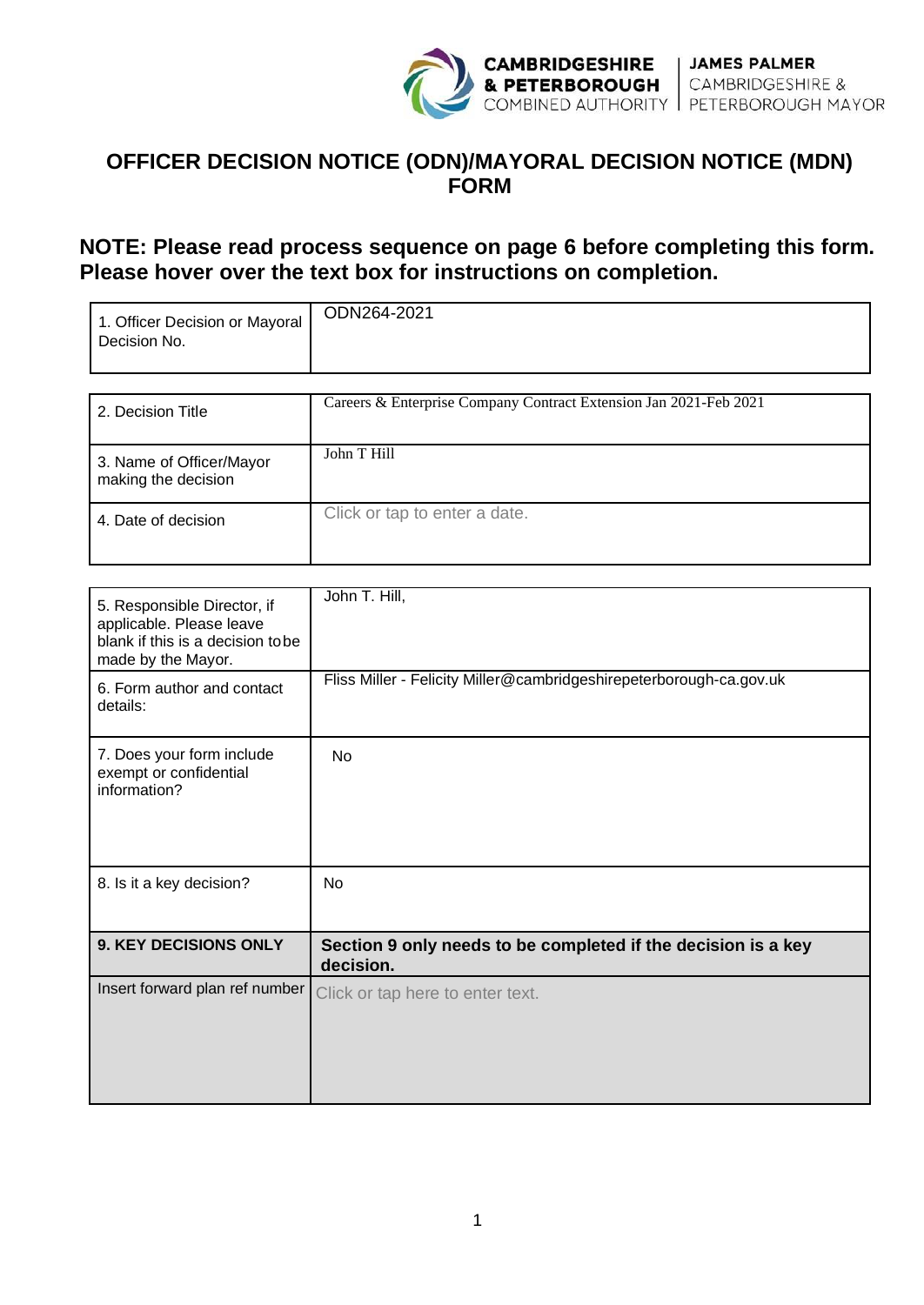

| Date of decision                                                      | Click or tap here to enter text. |  |
|-----------------------------------------------------------------------|----------------------------------|--|
| Date report published<br>on the website                               | Click or tap here to enter text. |  |
| Implementation Date                                                   | 01/02/2021                       |  |
| Does the report have an<br>annex that contains exempt<br>information? | N <sub>o</sub>                   |  |

| 10. Description of<br>decision/proposal<br><b>Please consult with Legal</b><br>prior to completing this | Extend the CEC contract with Form the Future for up to one month at a<br>maximum value of £3125                                                                                                                                                                                                                                                                                                                     |
|---------------------------------------------------------------------------------------------------------|---------------------------------------------------------------------------------------------------------------------------------------------------------------------------------------------------------------------------------------------------------------------------------------------------------------------------------------------------------------------------------------------------------------------|
| section.                                                                                                |                                                                                                                                                                                                                                                                                                                                                                                                                     |
| 11. Authorisation                                                                                       | This decision has been taken under:                                                                                                                                                                                                                                                                                                                                                                                 |
|                                                                                                         | 1. Click or tap here to enter text.                                                                                                                                                                                                                                                                                                                                                                                 |
| <b>Please consult with</b><br><b>Legal Team prior to</b>                                                | Click or tap here to enter text.<br><b>CPCA Constitution</b>                                                                                                                                                                                                                                                                                                                                                        |
| completing this section.                                                                                | Page 154 Chapter 17 Officer Scheme of Delegation and Proper<br>Officers Para. 3.4:                                                                                                                                                                                                                                                                                                                                  |
|                                                                                                         | Page 149 Chapter 16 Contract Procedure Rules Para. 46.2 (e)<br>"The additional value of the extension or variation is not a<br>material change, the need was unforeseeable, there is a<br>proprietary right or there is urgency and the change does not<br>exceed more than 50% of the original advertised value<br>(Monitoring Officer)."                                                                          |
| 12. Background Information                                                                              | Form the Future (FTF) have been delivering Careers and Enterprise Company<br>services to the CPCA. The original contract expired at the end of July 2020, and<br>delivery would then be undertaken as a part of the Business Growth Service<br>Contract. Due to the delay in the procurement process, the decision has been<br>made to extend the contract to ensure continuity of services until the provision can |
|                                                                                                         | be transferred. The extension of the contract also ensures that jobs are protected<br>during this COVID-19 period.                                                                                                                                                                                                                                                                                                  |
|                                                                                                         | This is the fifth extension to this contract post the original<br>procurement.                                                                                                                                                                                                                                                                                                                                      |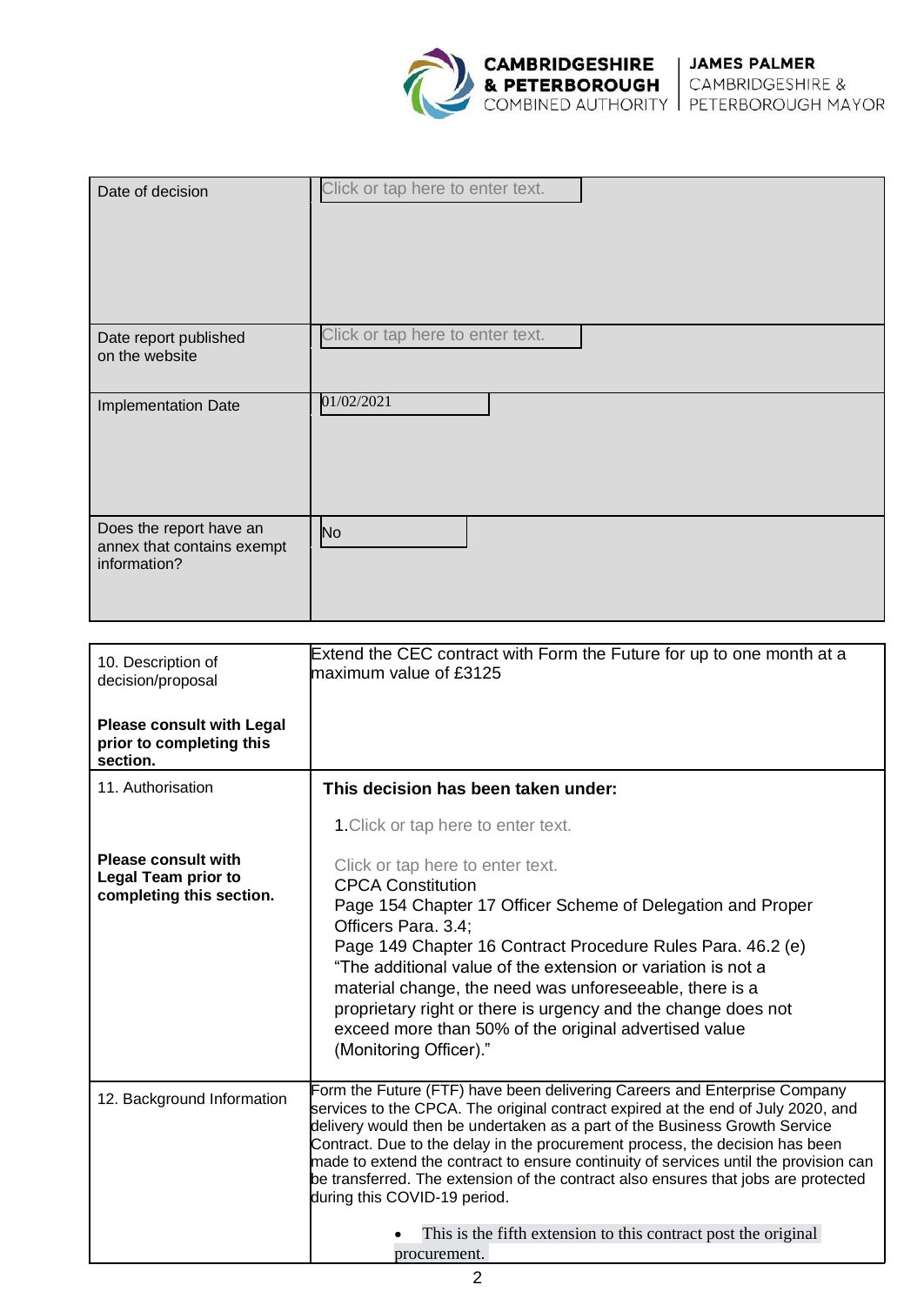



| The existing extension expires on the $31st$ January 2021 |
|-----------------------------------------------------------|
| The new contract will end once the BGS contract is signed |
|                                                           |
|                                                           |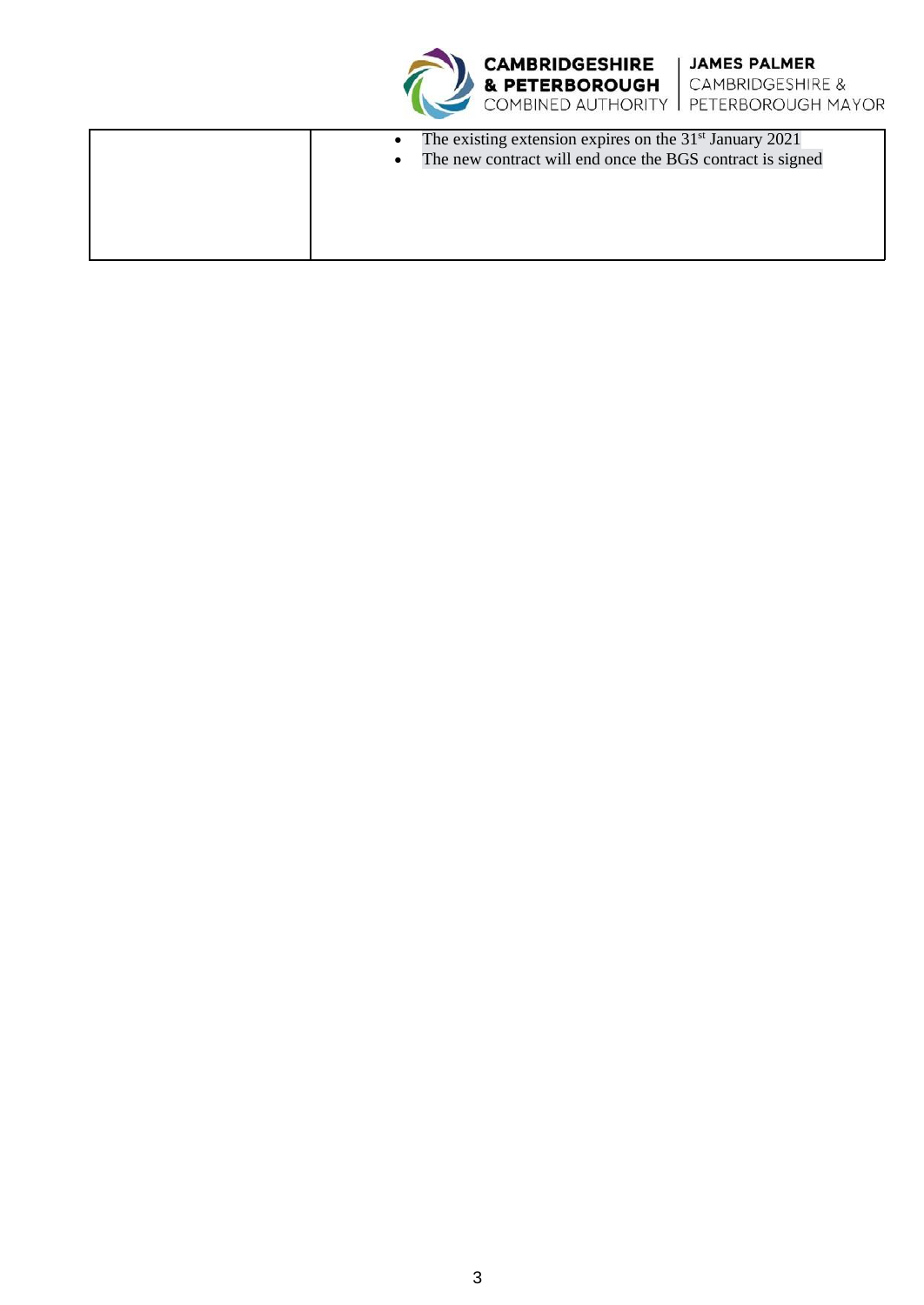| 13. Alternative options<br>considered.                                                                                   | Alternative options included contract termination or an alternative short<br>time arrangement, but neither were considered practical due to the existing<br>relationships within the network and mobilisation costs.                                                                                                                                                                                                                                                                                                                                                                                                                                                   |                                                                                   |  |  |
|--------------------------------------------------------------------------------------------------------------------------|------------------------------------------------------------------------------------------------------------------------------------------------------------------------------------------------------------------------------------------------------------------------------------------------------------------------------------------------------------------------------------------------------------------------------------------------------------------------------------------------------------------------------------------------------------------------------------------------------------------------------------------------------------------------|-----------------------------------------------------------------------------------|--|--|
| 14. Financial Implications                                                                                               | This extension requires a maximum of £3125 to fund the costs of<br>FTF, which will be taken from the CEC budget line.                                                                                                                                                                                                                                                                                                                                                                                                                                                                                                                                                  |                                                                                   |  |  |
|                                                                                                                          | However, due to requirements to match fund certain elements of the<br>provisions, there will potentially be an additional cost to the CPCA of<br>approximately £500. This cost will be met by one of the other skills<br>service budget lines to ensure that there is no impact on the CPCA<br>budget.<br>Whilst the CPCA will have to initially cashflow this extension, this will<br>only be for a maximum of one month, as the costs will be recharged<br>to the Growth Company as mentioned above. There is a possibility<br>that the costs will be lower than this depending on the speed of the<br>BGS contract being signed, hence the maximum costs are shown. |                                                                                   |  |  |
|                                                                                                                          |                                                                                                                                                                                                                                                                                                                                                                                                                                                                                                                                                                                                                                                                        |                                                                                   |  |  |
| 15. Comments from Finance<br>Team                                                                                        | At present, it is unclear which budget line will meet the potential additional £500<br>requirement, however, this is not considered to be material and will be<br>managed within existing budgets. All skills budgets are under constant<br>monitoring, and once the appropriate budget has been identified, this will be<br>matched.<br>There is also the possibility that there will be no additional spend due to the<br>changes within the CEC contract.                                                                                                                                                                                                           |                                                                                   |  |  |
| 16. Comments from Legal<br>Team                                                                                          | This lawful extension to the contract shall be drafted by CPCA's external<br>lawyers, Pinsent Masons and shall be checked as fit for purpose by CPCA<br>Legal Services.                                                                                                                                                                                                                                                                                                                                                                                                                                                                                                |                                                                                   |  |  |
| 17. Consultation                                                                                                         |                                                                                                                                                                                                                                                                                                                                                                                                                                                                                                                                                                                                                                                                        | Please insert the name of consultee and date<br>of written approval or insert N/A |  |  |
| <b>Please retain emails to</b><br>show the relevant                                                                      | <b>Chief Executive</b>                                                                                                                                                                                                                                                                                                                                                                                                                                                                                                                                                                                                                                                 | N/A                                                                               |  |  |
| officers have approved                                                                                                   | Responsible Director                                                                                                                                                                                                                                                                                                                                                                                                                                                                                                                                                                                                                                                   | Click or tap here to enter text.                                                  |  |  |
| the decision/proposal.                                                                                                   | <b>Monitoring Officer</b>                                                                                                                                                                                                                                                                                                                                                                                                                                                                                                                                                                                                                                              | R Parkin 29.01.21                                                                 |  |  |
|                                                                                                                          | S73                                                                                                                                                                                                                                                                                                                                                                                                                                                                                                                                                                                                                                                                    | J Alsop 29.01.21                                                                  |  |  |
|                                                                                                                          | Lawyer                                                                                                                                                                                                                                                                                                                                                                                                                                                                                                                                                                                                                                                                 | David Cox 29/01/2021                                                              |  |  |
|                                                                                                                          | Finance Manager                                                                                                                                                                                                                                                                                                                                                                                                                                                                                                                                                                                                                                                        | Vanessa Ainsworth, 28/01/2021                                                     |  |  |
| 18. Declarations/Conflicts of<br>Interests (only if the decision<br>falls under the 'Express<br>authorisation' category) | N/A                                                                                                                                                                                                                                                                                                                                                                                                                                                                                                                                                                                                                                                                    |                                                                                   |  |  |
| 19. Supporting<br>documentation - please<br>include any relevant reports                                                 | N/A                                                                                                                                                                                                                                                                                                                                                                                                                                                                                                                                                                                                                                                                    |                                                                                   |  |  |